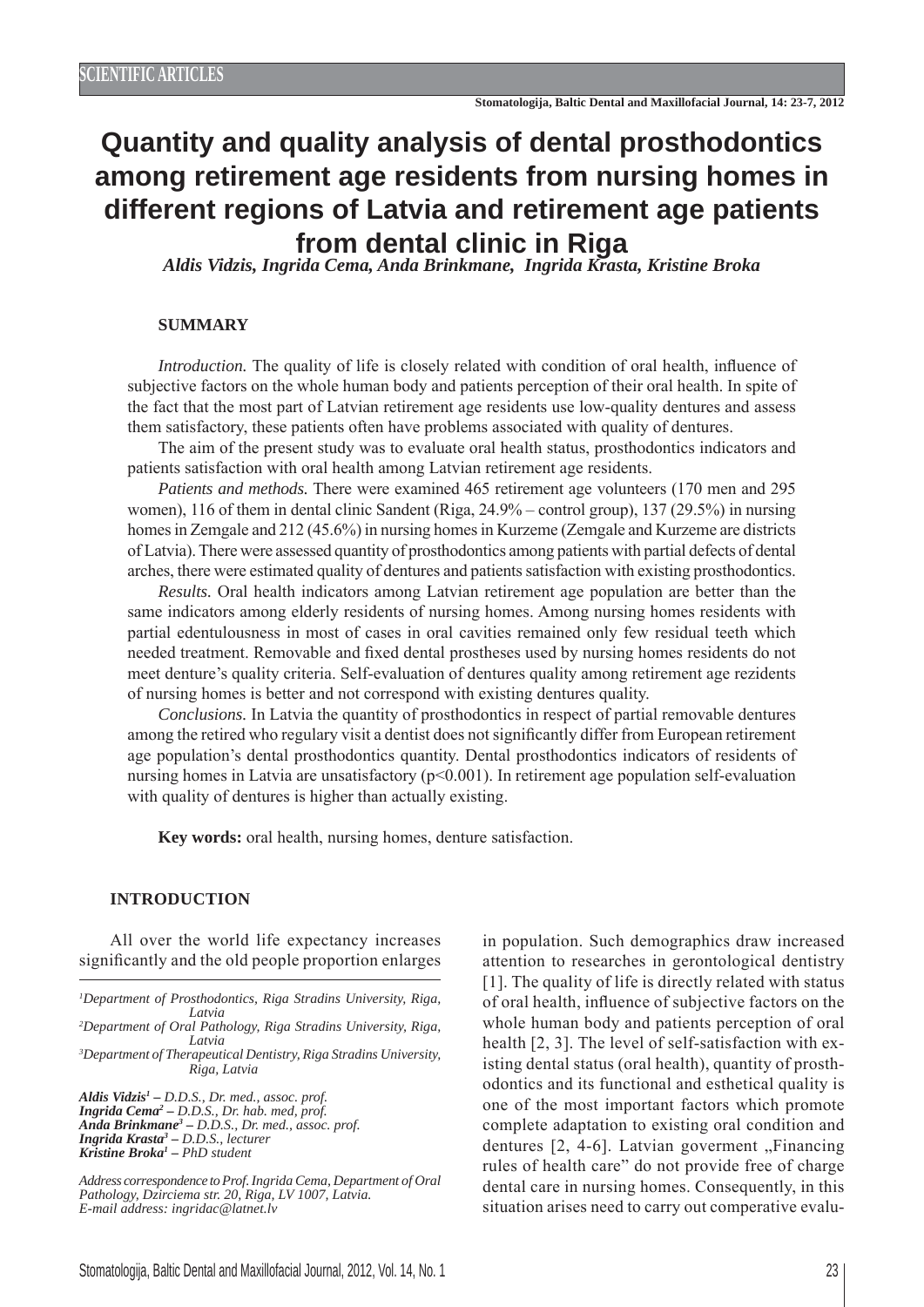ation of oral health status and quantity indicators of dental prosthodontics among retirement-age population and nursing homes residents in age group over 60 years in Latvia. The typical feature of the elderly is contradiction between the subjective treatment requirements and the objective treatment needs [7, 8]. Such social aspects as satisfaction with oral and general health are in a base of the social support model of society. The aim of the present study was to evaluate oral health status, prosthodontics indicators and patients satisfaction with oral health among Latvian retirement age residents.

# **MATERIALS AND METHODS**

This study of Latvian retirement age residents oral health and prosthodontics was performed in the period between 2007-2010. There were examined 465 retirement-age volunteers (170 men and 295 women) following the principle of free choice (randomised selection), 116 of them in dental clinic Sandent (Riga, 24.9% – control group), 137 (29.5%) in 4 nursing homes in Zemgale (ZNH) and 212 (45.6%) in 3 nursing homes in Kurzeme (KNH). The choice of dental clinic Sandent was associated with the fact that residences of all examinated 116 patients include all Latvian districts. The examinations were done by according to unified criteria dentists using dental equipment, a flat mirror, and a blunt probe. The results were recorded in a questionnaire which contained each subject`s number, age, sex, place of

| Group               | <b>Sex statistical</b><br><b>characteristics</b> | $D-t$                    | $F-t$          | $M-t$           | <b>DMF-t</b>   |
|---------------------|--------------------------------------------------|--------------------------|----------------|-----------------|----------------|
| Control<br>group    | Male $(n=42)$                                    | $4.4\pm3.3$ <sup>1</sup> | $10.3 \pm 6.2$ | $12.0 \pm 7.9$  | $25.0 \pm 5.9$ |
|                     | Female $(n=74)$                                  | $4.0\pm3.1$              | $10.9 \pm 5.5$ | $12.8 \pm 7.8$  | $25.9 \pm 5.5$ |
|                     | $p$ value <sup>2</sup>                           | 0.494                    | 0.603          | 0.598           | 0.417          |
| <b>ZNH</b><br>group | Male $(n=66)$                                    | $6.2{\pm}4.9$            | $4.6 \pm 3.7$  | $21.6 \pm 10.1$ | $25.5 \pm 7.7$ |
|                     | p value <sup>3</sup>                             | 0.1                      | < 0.001        | < 0.001         | 0.172          |
|                     | Female $(n=71)$                                  | $6.7\pm4.6$              | $4.0\pm2.7$    | $23.7 \pm 10.0$ | $27.5 \pm 6.2$ |
|                     | p value <sup>2</sup>                             | 0.673                    | 0.583          | 0.230           | 0.098          |
|                     | p value <sup>3</sup>                             | 0.008                    | < 0.001        | < 0.001         | 0.110          |
| <b>KNH</b><br>group | Male $(n=62)$                                    | $7.6 \pm 5.5$            | $2.4 \pm 1.5$  | $23.1 \pm 8.5$  | $28.3 \pm 5.1$ |
|                     | p value <sup>3</sup>                             | 0.004                    | < 0.001        | < 0.001         | 0.003          |
|                     | Female $(n=150)$                                 | $5.5\pm4.3$              | $3.3 \pm 2.8$  | $25.8 \pm 8.1$  | $29.2 \pm 5.1$ |
|                     | p value <sup>2</sup>                             | 0.042                    | 0.245          | 0.03            | 0.229          |
|                     | $p$ value <sup>3</sup>                           | 0.019                    | < 0.001        | < 0.001         | < 0.001        |

1 presentation of the mean value  $\pm$  standard deviation;

2 compared gender groups, used t test for two free samples;

3 compared ZNH and KNH group and the control group by sex, used t test for two free samples.

rezidence and the date of the study. Evaluation of oral health dental status, incidence of oral mucosal changes, oral hygiene, caries incidence (DMFT index), quantity and quality of prosthodontics with complete dentures of retirement age residents in Latvia is set out in Baltic Dental and Maxillofacial Journal Stomatologija submited publication ,,Evaluation of oral health status of retirement-age population in Latvia". Evaluation of bonded prostheses were done by such standart criteria as esthetics, tissue condition, marginal fit, debondings, fractures and patient satisfaction; evaluation of removable dentures (acrylic and with cast framework) were done by standart criteria as esthetics, design, occlusion, function, stability, retention. In this study we analysed quantity and quality of prosthodontics among Latvian retirement age residents in patient group with partial edentulousness and patients` satisfaction with existing dental status and quality and quantity of prosthodontics.

For the analysis of patients, data descriptive statistics was used. Results were presented as numbers (n) and percentage  $(\%)$ . 95% confidence interval for percentage values were calculated using Wilson method. Comparisons of variables between groups and genders were applied using the Chi-square test. A p value <0.05 was considered statistically significant. All statistical calculations were performed using SPSS 18.0 (Statistical Package for Social Sciences), CIA (Confidence Interval Analysis) and Epi Info 2000 statistical packages.

#### **RESULTS**

The number of missing teeth (M-t) among patients from the control group was 12.0±7.9 for men and 12.8±7.8 for women, among residents of nursing homes in Zemgale number of missing teeth (Mt) was  $21.6 \pm 10.1$  for men and  $23.7\pm10.0$  for women and in Kurzeme nursing homes residents M-t was  $23.1\pm8.5$  for men and 25.8±8.1 for women (See M-t in the Table). We found out that women had statistically significantly higher number of missing teeth than men  $(p<sup>1</sup>=0.003)$  in nursing homes of Kurzeme, but among patients from control group and nursing homes in Zemgale we did not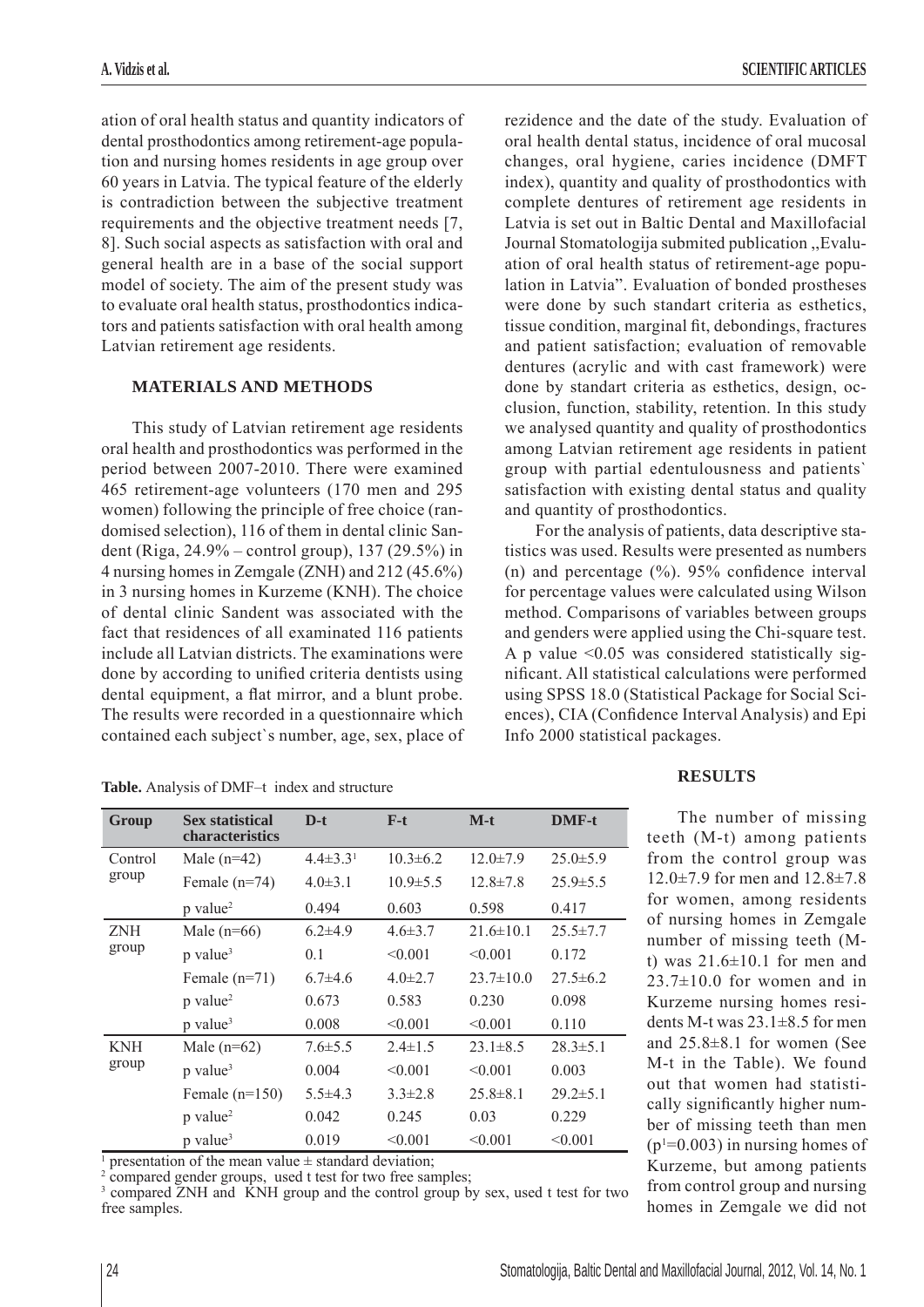

**Figure.** Quality of partial removable denture (retention, support, stability)

find out statistically significant differences in the number of missing teeth. Among nursing homes residents with partial edentulousness in most of cases in oral cavities remained only few residual teeth which needed treatment (p<0.005). Partial edentulousness among men of control group (n=42) was recorded in 95.2% cases, among men of Zemgale nursing homes (n=66) was recorded in 47.0% (p<0.001), and in Kurzeme nursing homes (n=62) in 67.7%  $(p<0.001)$ . Among women of control group  $(n=74)$ partial edentulousness was recorded in 93.2%, in Zemgale nursing homes  $((n=71)$  in 36.6% (p<0.001), and in Kurzeme nursing homes (n=150) partial edentulousness was recorded in  $45.3\%$  cases (p<0.001).

In control group 25.0% of men had removable partial dentures (it is 23.8% of the total number of control group men), in Zemgale nursing homes partially edentulous men had removable denturs in 9.7% of cases (it is 4.5% of total number of all group). In Kurzeme nursing homes partially edentulous men (n=150) had removable dentures in 33.3% of cases (it is 22.6% of total number of this group).

Control group dentures in men meet the clinical quality standarts (retension, support, stability, esthetics, usage time of removable dentures do not exceed 6 years) in 70.0% of cases, in Zemgale nursing homes we did not observe good quality dentures among all men and in Kurzeme nursing homes removable dentures had good quality only in 14.3% of cases (p<0.005) (See Figure). 68.3% of control group men were satisfacted with their dentures, in Zemgale nursing homes 34.2% of men were satisfacted with dentures and in Kurzeme nursing homes – 43.7% (p<0.001). Will to obtain new dentures or to replace old ones (included removable partially dentures) was: 30.0% of men in control group, 54.8% of men in Zemgale nursing homes and 45.2% in Kurzeme nursing homes.

From all men with partial teeth loss (included residents with and without removable dentures) 59.5% of cases had bonded dentures (crowns, bridgeworks). In Zemgale nursing homes only 3.0% of men had bonded dentures (p<0.001), in Kurzeme nursing homes 7.1% of men had bonded dentures (p<0.001). In control group 37.3% of men had casted metal crowns and metaloceramic crowns, but 63.7% of men had pressed metal crowns.

In Zemgale nursing homes only 3.0% of men had pressed metal bonded prostheses (p<0.001), in Kurzeme nursing homes 7.1% of men had pressed metal bonded prostheses. In inspected nursing homes among all men and women we did not observed any casted metal or metaloceramic bonded dentures. Among control group men only 10.1% of metal and metaloceramic bonded prostheses meet the clinical quality standarts (marginal fit, absence of gingival inflammation, esthetics), but pressed metal bonded dentures did not meet quality standarts at all. Among Zemgale and Kurzeme nursing homes men and women residents we observed not a single good quality bonded prosthese. In control group 4.8% of men had single metaloceramic crowns supported on implants. Among all residents of Zemgale and Kurzeme nursing homes and among all control group retirement age women we did not observe bonded prostheseses supported on implants.

In control group 44.9% of women had removable partial dentures (it is 31.1% of total number of control group women), in Zemgale nursing homes 19.4% of women with partial edentulousness had removable partial dentures (it is 9.9% of total number of this group). In Kurzeme nursing homes 50.0% of partially edentulous women had removable dentures (it is 22.6% of total number of this group). In control group 74.2% of women had good quality removable partial dentures. In Zemgale nursing homes removable partial dentures meet quality standarts in  $14.3\%$  of cases ( $p=0.003$ ), but in Kurzeme nursing homes  $-17.6\%$  (p<0.001). In control group 74.6% of women were satisfied with their dentures, in Zemgale nursing homes 21.2% of women were satisfied and in Kurzeme nursing homes – 35.8% ( $p$ <0.005). In control group 20.3%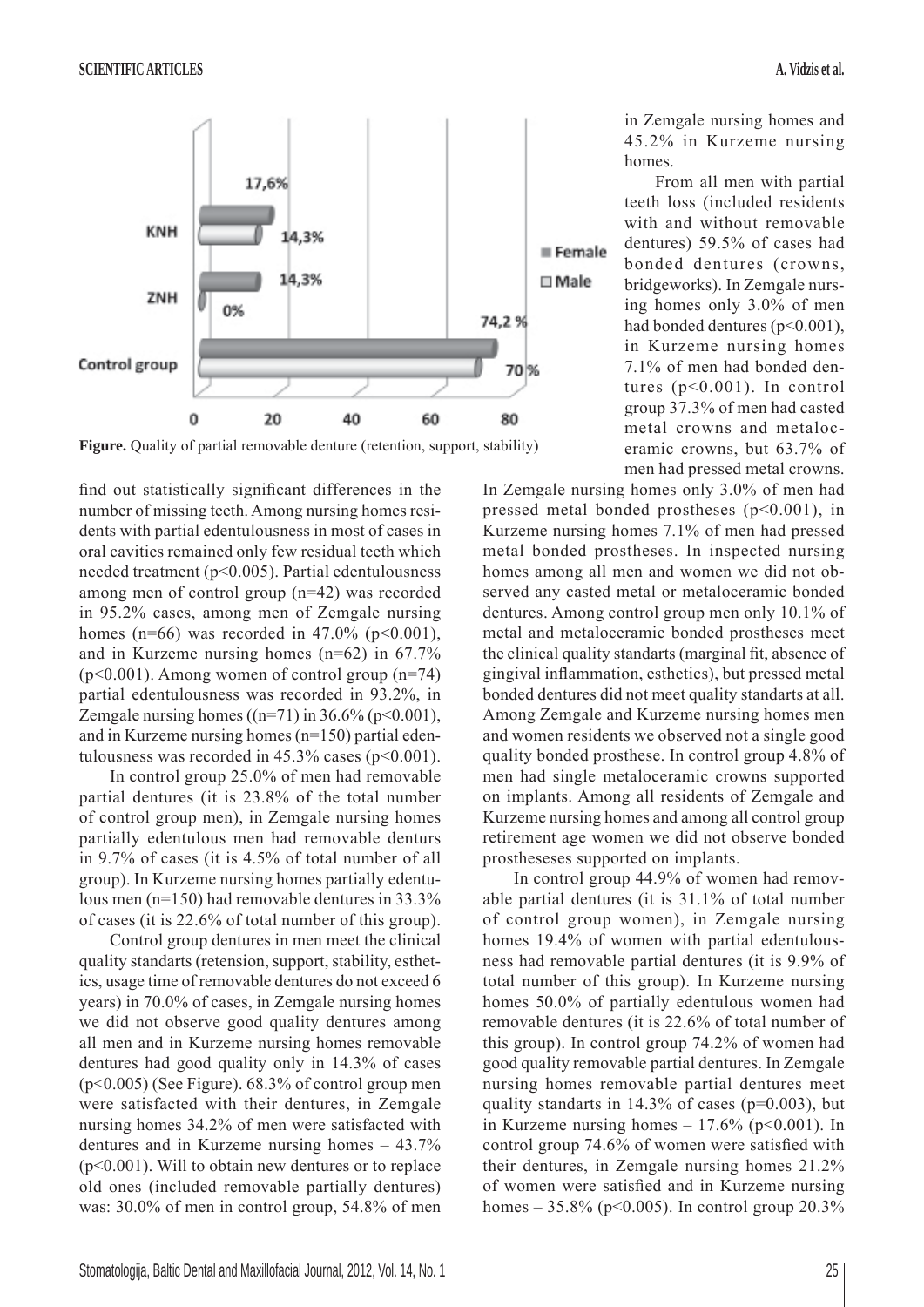of partially edentulous women had wish to get new (or repeated) removable dentures. In Zemgale nursing homes this parameter was  $67.6\%$  (p<0.001), in Kurzeme nursing homes 82.4% of women had wish to get new dentures  $(p<0.001)$ . Only women in Kurzeme nursing homes, in comparison with men, proposed higher interest about new removable partial dentures  $(p<sup>1</sup> < 0.001)$ .

In control group 74.3% of partially edentulous women (included ones with and without removable dentures) had bonded prostheses. In Zemgale nursing homes bonded prostheses had 4.2% of women (p<0.001), and in Kurzeme nursing homes – 4.0% of women (p<0.001). In control group 35.6% of women had bonded casted metal or metaloceramic prostheses, which complied with clinical requirements only in 9.9% of cases. No a single pressed bonded prostheses comply with clinical requirements (similar to men groups). Analysis of the acquired results indicates that women were more concerned with oral health than men but in general we did not observed significant difference between men and women oral health and prosthodontics indicators.

# **DISCUSSION**

Quality of human life is related with general health and with possible psychological and social discomfort. General health can not be separated from oral health and from quantity and quality of prosthodontics  $[9, 10]$ . Prosthodontics significantly improve humans` health and quality of life, however some prosthodontic techniques often are expensive  $[2, 9]$ . Patient will be satisfied with comfortable denture which will not cause defects of speech, mastication and esthetics and will be good fitting with adequate retention and support [11, 12]. Adaptation and satisfaction with dentures is possible only in cases if oral cavity is cured and prepared for prosthodontics [13, 14]. Literature indicates non-compliance of dentures to its functional quality and wherewith in many cases patients don,t use their removable dentures: in USA  $-$  5.2% [15], in France – 12.6% [16], in Brasil – 42.6% [17]. With the increasing of age a human often undergoes changes of perception and ability to assess the quality of the existing dentures [2, 19]. Among men of control group satisfaction with the existing dentures is close to its quality indicators (68.3% and 70.0%), but among women these indicators are as follows (74.6% and 74.2%). Irrespective of poor quality indices of dentures (in Zemgale nursing homes good quality dentures were observed in 0% of men and 14.3% of women, but in Kurzeme nursing homes in

14.3% of men and 35.8% of women) large number of Latvian retirement age people is adapted to unsuitable dentures. In the inspected Zemgale nursing homes 34.2% of men and 21.2% of women are satisfied with the existing dentures, in Kurzeme nursing homes – 43.4% of men and 35.8% of women. Despite the fact that one part of unfitting dentures users assess their dentures as good [19], they often have denture caused oral health problems. This can be explained by the fact that patients are modest in their demands  $[20]$  and often because of financial reasons and they can not afford to make new dentures [2, 9, 21, 22]. None of examined residents of nursing homes got new dentures over the past decade. Oral and dental health status among people living in nursing homes significantly differ from oral and dental status of the same age group inhabitants in Latvia, similar difference was observed in such countries as Norway [2], Sweden [23], Canada [24], Turkey [9]. Oral health of old people living in nursing homes is different in many countries and it depends on national socio-economical situation [25]. The difference of oral health indicators among Latvian residents over 60 years of age is associated with elimination of dental care in nursing homes in Latvia. In this study involved retirement age patients from dental clinic Sandent (control group) include various regions of Latvia, accordingly we could evaluate by objective considerations oral health parameters in corresponding age group, but we must take in consideration that including of all social classes of corresponding age group nowadays is problematic because of economical considerations as many Latvian inhabitants can not afford dental treatment. 60.4% of Latvian residents need new dentures [19]. In Zemgale nursing homes 98.4% of residents need new dentures and in Kurzeme nursing homes  $-97.6\%$  of residents. Significant difference of men and women clinical parameters, level of satisfaction with oral health status and existing dentures between control group and nursing homes groups we did not observe. Current economical situation does not contribute improvement of dental care and for many inhabitants prosthodontics is problematic.

# **CONCLUSIONS**

In Latvian retirement age population who regulary visit a dentist quantity indicators of prosthodontics with partial dentures do not significantly differ from European retirement-age population's dental prosthodontics indicators. Dental prosthodontics indicators of residents of nursing homes in Latvia are dissatisfactory (p<0.001). In retirement age popula-